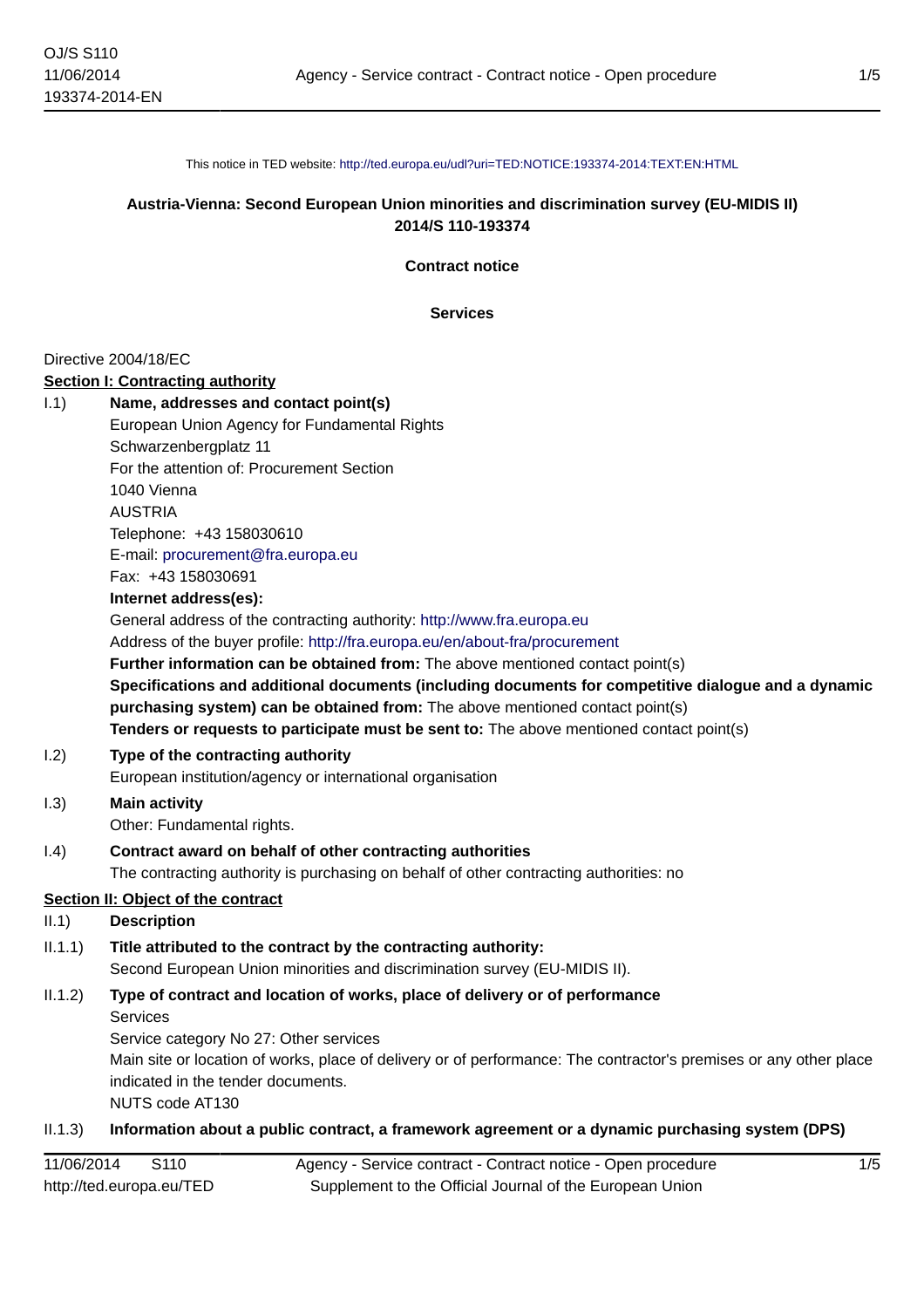The notice involves a public contract

#### II.1.4) **Information on framework agreement**

#### II.1.5) **Short description of the contract or purchase(s)**

The subject of the call for tender is the provision of services for the implementation of the second European Union minorities and discrimination survey (EU-MIDIS II) in all 28 EU Member States.

The implementation of the contract is divided in 2 phases. Phase 1 shall enter into force on the date the contract is signed by the last contracting party. Initiation of phase 2 lies with the contracting authority's decision and cannot be guaranteed at the time of contract signature. The contractor will be authorised to start implementation of phase 2 provided that the funding necessary is available in the budget of the contracting authority and upon finalisation by the contractor of the data collection and fieldwork from phase 1. The contracting authority shall inform the contractor about its consent to initiate phase 2 by a written notice in advance.

II.1.6) **Common procurement vocabulary (CPV)** 73210000

# II.1.7) **Information about Government Procurement Agreement (GPA)**

The contract is covered by the Government Procurement Agreement (GPA): no

II.1.8) **Lots**

This contract is divided into lots: no

II.1.9) **Information about variants** Variants will be accepted: no

#### II.2) **Quantity or scope of the contract**

#### II.2.1) **Total quantity or scope:**

The maximum contract amount has been estimated at 3 610 000 EUR, excluding VAT. The volume is divided in phases as follows:

phase 1: 2 535 000 EUR;

phase 2: 1 075 000 EUR.

The contracting authority may exercise the option to increase the estimated contract amount at a later stage via negotiated procedure with the successful tenderer(s) in accordance with Article 134.1(e) and (f) of the rules of application of the Financial Regulation.

Estimated value excluding VAT: 3 610 000 EUR

- II.2.2) **Information about options** Options: no
- II.2.3) **Information about renewals** This contract is subject to renewal: no
- II.3) **Duration of the contract or time limit for completion**

in days: 13 (from the award of the contract)

**Section III: Legal, economic, financial and technical information**

# III.1) **Conditions relating to the contract**

III.1.1) **Deposits and guarantees required:** Please refer to Section 8 of Annex A — tender specifications, available at [http://fra.europa.eu/fraWebsite/](http://fra.europa.eu/fraWebsite/about_fra/procurement/procurement_en.htm)

[about\\_fra/procurement/procurement\\_en.htm](http://fra.europa.eu/fraWebsite/about_fra/procurement/procurement_en.htm)

III.1.2) **Main financing conditions and payment arrangements and/or reference to the relevant provisions governing them:**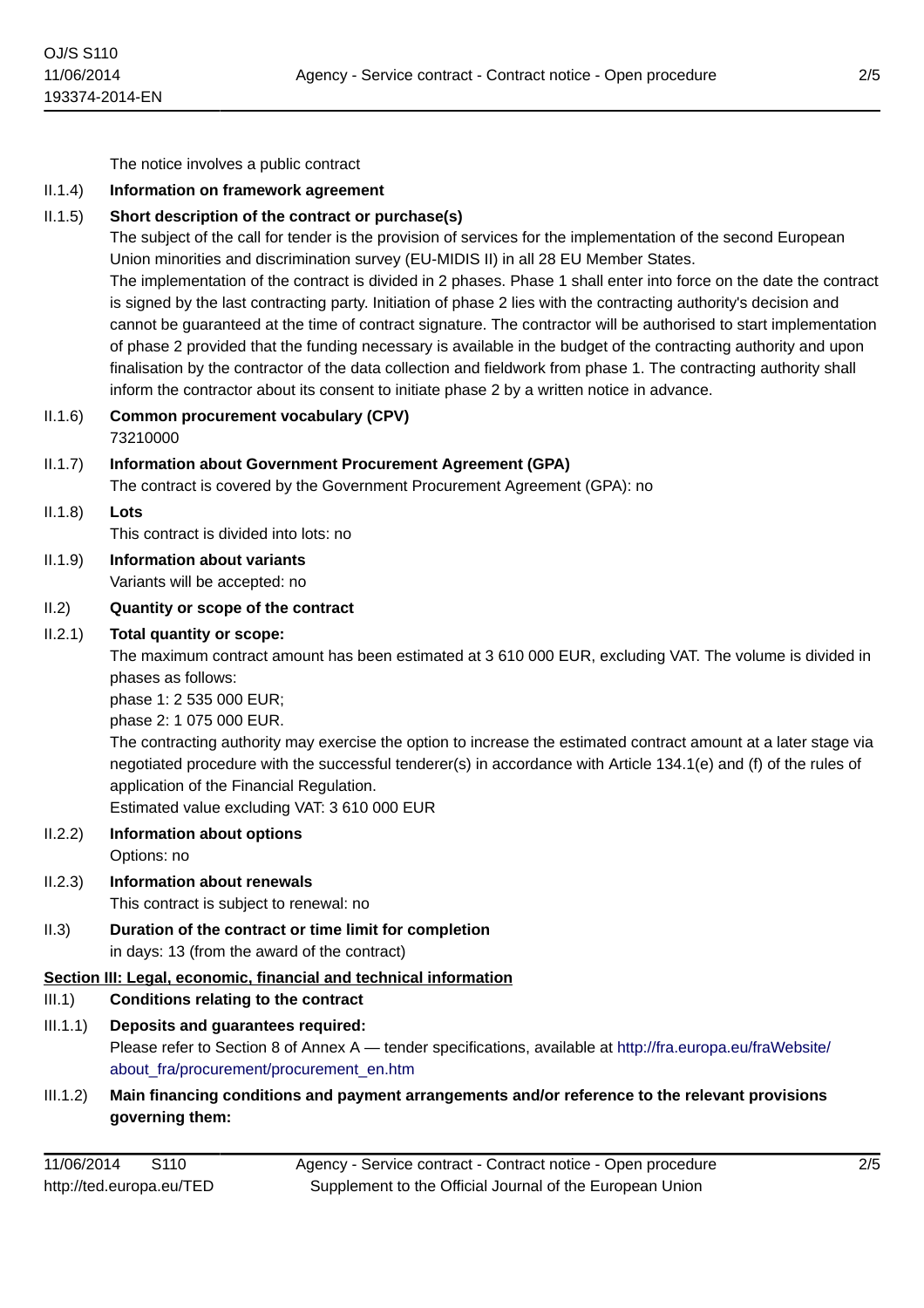Please refer to Sections 7 and 8 of Annex A — tender specifications, available at [http://fra.europa.eu/](http://fra.europa.eu/fraWebsite/about_fra/procurement/procurement_en.htm) [fraWebsite/about\\_fra/procurement/procurement\\_en.htm](http://fra.europa.eu/fraWebsite/about_fra/procurement/procurement_en.htm)

# III.1.3) **Legal form to be taken by the group of economic operators to whom the contract is to be awarded:** Please refer to Sections 10 and 11 of the tender specifications, available at: [http://fra.europa.eu/fraWebsite/](http://fra.europa.eu/fraWebsite/about_fra/procurement/procurement_en.htm) [about\\_fra/procurement/procurement\\_en.htm](http://fra.europa.eu/fraWebsite/about_fra/procurement/procurement_en.htm)

#### III.1.4) **Other particular conditions**

The performance of the contract is subject to particular conditions: no

- III.2) **Conditions for participation**
- III.2.1) **Personal situation of economic operators, including requirements relating to enrolment on professional or trade registers**

Information and formalities necessary for evaluating if the requirements are met: Please refer to Sections 17.1 and 17.2 of the tender specifications (Annex A), available at: [http://fra.europa.eu/fraWebsite/about\\_fra/](http://fra.europa.eu/fraWebsite/about_fra/procurement/procurement_en.htm) [procurement/procurement\\_en.htm](http://fra.europa.eu/fraWebsite/about_fra/procurement/procurement_en.htm)

# III.2.2) **Economic and financial ability**

Information and formalities necessary for evaluating if the requirements are met: Please refer to Section 17.2.1 of the tender specifications (Annex A), available at: [http://fra.europa.eu/fraWebsite/about\\_fra/procurement/](http://fra.europa.eu/fraWebsite/about_fra/procurement/procurement_en.htm) [procurement\\_en.htm](http://fra.europa.eu/fraWebsite/about_fra/procurement/procurement_en.htm)

Minimum level(s) of standards possibly required: Please refer to Section 17.2.1 of the tender specifications (Annex A), available at: [http://fra.europa.eu/fraWebsite/about\\_fra/procurement/procurement\\_en.htm](http://fra.europa.eu/fraWebsite/about_fra/procurement/procurement_en.htm)

#### III.2.3) **Technical capacity**

Information and formalities necessary for evaluating if the requirements are met:

Please refer to Section 17.2.2 of the tender specifications (Annex A), available at: [http://fra.europa.eu/](http://fra.europa.eu/fraWebsite/about_fra/procurement/procurement_en.htm) [fraWebsite/about\\_fra/procurement/procurement\\_en.htm](http://fra.europa.eu/fraWebsite/about_fra/procurement/procurement_en.htm)

Minimum level(s) of standards possibly required:

Please refer to Section 17.2.2 of the tender specifications (Annex A), available at: [http://fra.europa.eu/](http://fra.europa.eu/fraWebsite/about_fra/procurement/procurement_en.htm) [fraWebsite/about\\_fra/procurement/procurement\\_en.htm](http://fra.europa.eu/fraWebsite/about_fra/procurement/procurement_en.htm)

# III.2.4) **Information about reserved contracts**

III.3) **Conditions specific to services contracts**

# III.3.1) **Information about a particular profession**

Execution of the service is reserved to a particular profession: no

# III.3.2) **Staff responsible for the execution of the service**

Legal persons should indicate the names and professional qualifications of the staff responsible for the execution of the service: yes

# **Section IV: Procedure**

- IV.1) **Type of procedure**
- IV.1.1) **Type of procedure**
	- Open
- IV.1.2) **Limitations on the number of operators who will be invited to tender or to participate**
- IV.1.3) **Reduction of the number of operators during the negotiation or dialogue**
- IV.2) **Award criteria**
- IV.2.1) **Award criteria**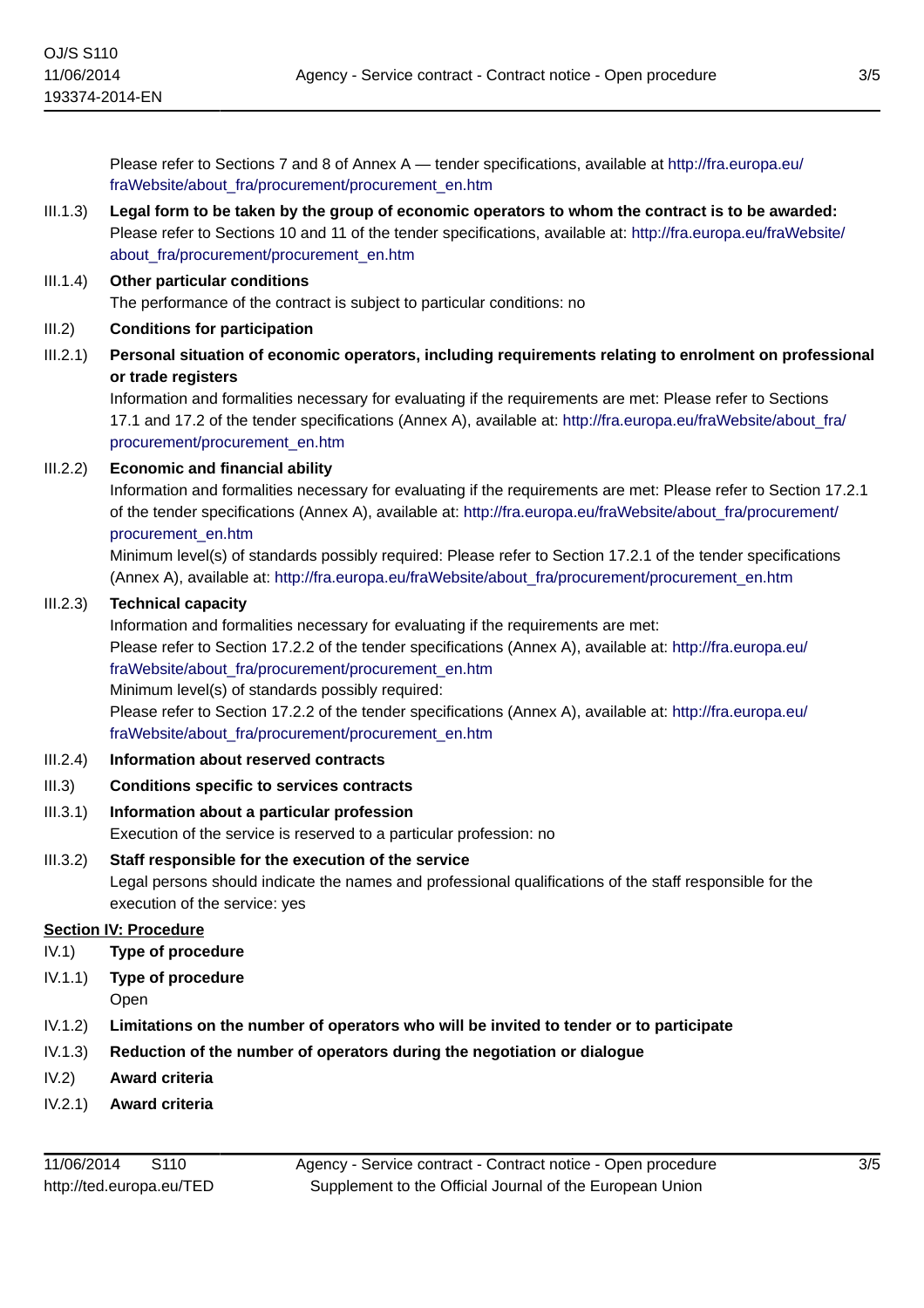The most economically advantageous tender in terms of the criteria stated in the specifications, in the invitation to tender or to negotiate or in the descriptive document

IV.2.2) **Information about electronic auction** An electronic auction will be used: no

#### IV.3) **Administrative information**

- IV.3.1) **File reference number attributed by the contracting authority:** D-SE-14-T07.
- IV.3.2) **Previous publication(s) concerning the same contract** no
- IV.3.3) **Conditions for obtaining specifications and additional documents or descriptive document** Payable documents: no
- IV.3.4) **Time limit for receipt of tenders or requests to participate** 16.7.2014 - 17:30
- IV.3.5) **Date of dispatch of invitations to tender or to participate to selected candidates**
- IV.3.6) **Language(s) in which tenders or requests to participate may be drawn up** Any EU official language Other: But preferably in English.
- IV.3.7) **Minimum time frame during which the tenderer must maintain the tender** Duration in months: 6 (from the date stated for receipt of tender)
- IV.3.8) **Conditions for opening of tenders** Date: 23.7.2014 - 10:30 Place:

European Union Agency for Fundamental Rights' premises.

Persons authorised to be present at the opening of tenders: yes

Additional information about authorised persons and opening procedure: An authorised representative of each tenderer may attend the opening of the bids. Companies wishing to attend are requested to notify their intention by sending a fax or e-mail at least 72 hours in advance to the fax or e-mail given under Section 14 of the tender specifications. This notification must be signed by an authorised officer of the tenderer and specify the name of the person who will attend the opening on the tenderer's behalf.

# **Section VI: Complementary information**

VI.1) **Information about recurrence**

This is a recurrent procurement: no

VI.2) **Information about European Union funds**

The contract is related to a project and/or programme financed by European Union funds: no

#### VI.3) **Additional information**

Tender documents will be available for download at the address indicated under heading I.1. The website will be updated regularly and it is the tenderers' responsibility to check for updates and modifications during the tendering period.

- VI.4) **Procedures for appeal**
- VI.4.1) **Body responsible for appeal procedures** General Court

rue du Fort Niedergrünewald